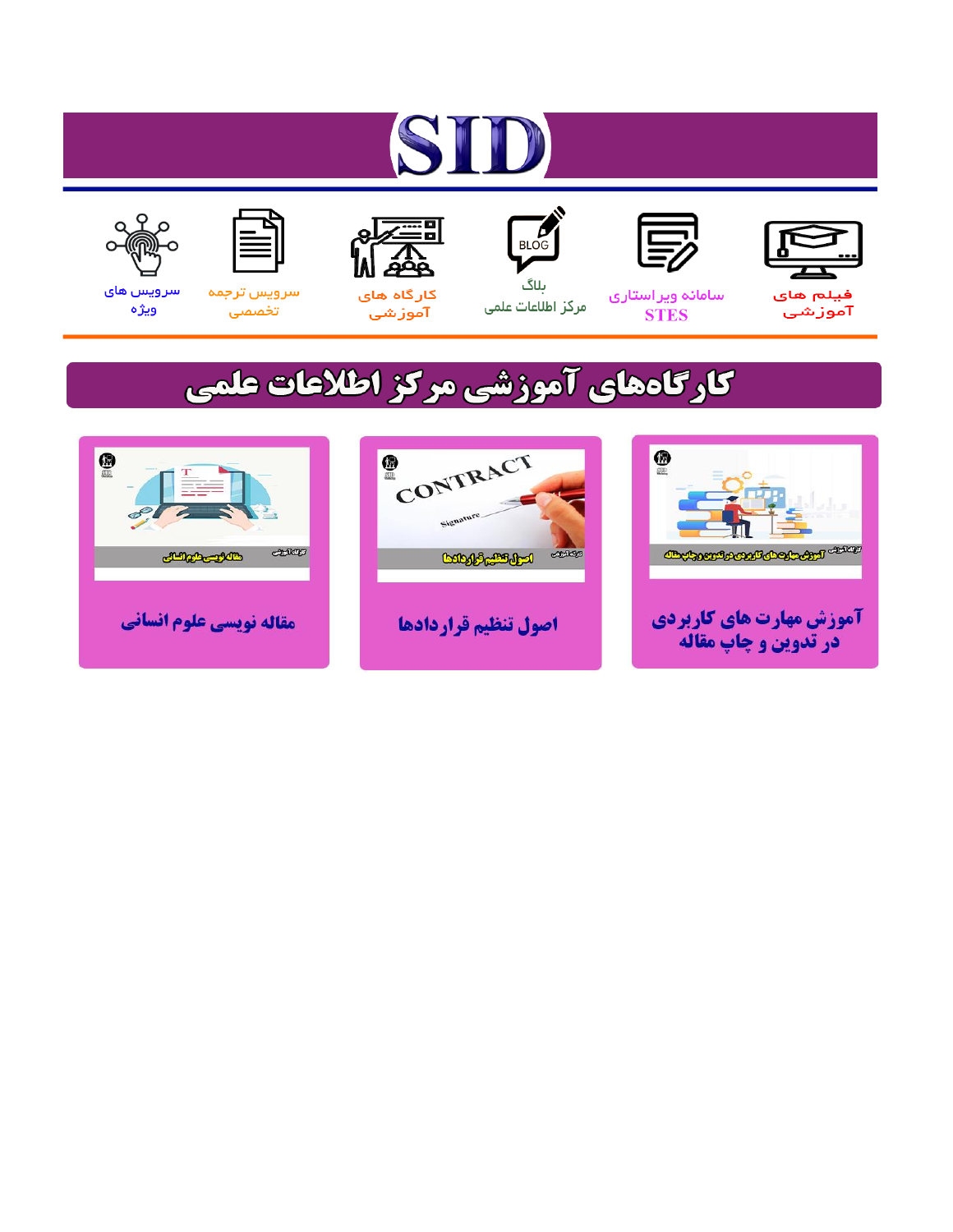ORIGINAL RESEARCH



# A multi-product, multi-period model to select supplier for deteriorating products while considering uncertainty as well as backorder

Mohsen Lashgari<sup>1</sup> · Seyed Jafar Sadjadi<sup>1</sup> · Misugh Sahihi<sup>1</sup>

Received: 1 November 2017 / Accepted: 19 March 2018 / Published online: 25 June 2018 © The Author(s) 2018

#### Abstract

**Example 1** is crucial to determinity is an issue of great importance in logistics manage regard, it is crucial to determine the bast decisions for the order quantity as well as the for determining products, while uncertai Determining supplier and optimum order of the quantity is an issue of great importance in logistics management for many companies. In this regard, it is crucial to determine the best decisions for the order quantity as well as the most suitable supplier through considering existing limitations and uncertainties. To optimize a multi-product, multi-period model with select supplier for deteriorating products, while uncertainty of future economic conditions directly affects the problem conditions. In this regard, a mixed integer definite programing model is introduced, and afterwards, the proper robust structure is established through a two-phase scenario-based approach. The behavior of the main features of the inventory system elaborated upon in this article, that is, multi-product, uni-level, multi-period inventory system, has been modeled under the influence of uncertain economic environment. In the final phase pattern, search method is employed to determine proper answers, the results of which are analyzed, to shed light on various aspects of the solving procedure, as well as the problem itself. The applicability of the proposed model is shown by an illustrative example.

Keywords Deteriorating items · Inventory control · Robust optimization · Pattern search · Scenario based

## Introduction and literature review

Considering the fact that trustworthy suppliers enable manufacturers to lower the inventory costs of the product while enhancing the quality, an erroneous opt of the supplier may predispose financial as well as technical resources, through a supply chain. Thus, the magnitude of the supplier selection process, from manufacturer perspective, and the growing fretfulness of selectors towards this matter, can be easily perceived. On the other hand, the resplendence of philosophy of JIT production attracting producers' predilection towards it makes the supplier

& Mohsen Lashgari mohsen.lashgari2010@gmail.com Seyed Jafar Sadjadi sjsadjadi@iust.ac.ir

> Misugh Sahihi misugh.sahihi@gmail.com

School of Industrial Engineering, Iran University of Science and Technology, Tehran, Iran

selection a strategic issue, and in such condition, it becomes vital to establish a long-term relation with optimum number of suppliers, guaranteeing a profitable collaboration. Furthermore, this opportunity paves the way for enhancing manufacturing operations.

Supplier selection, as well as determining the optimum order quantity are the two most important issues, directly affecting production and logistics managerial decisions. On the occasion in which suppliers are picked out appropriately, higher quality and long lasting associations are much more achievable. The circumstances and strategies through which a manufacturer creates connection with environment and he or she interacts with other companies cause influence on one another. In addition, while a mistake in selecting supplier may turn apart the financial and operational situation of a profitable company, a proper choice regarding suppliers and the optimum order quantity is capable of setting the stepping stones of enhanced competitiveness in the market and customer satisfaction through mitigating the buying costs. Furthermore, determining the applicable optimum order quantity in

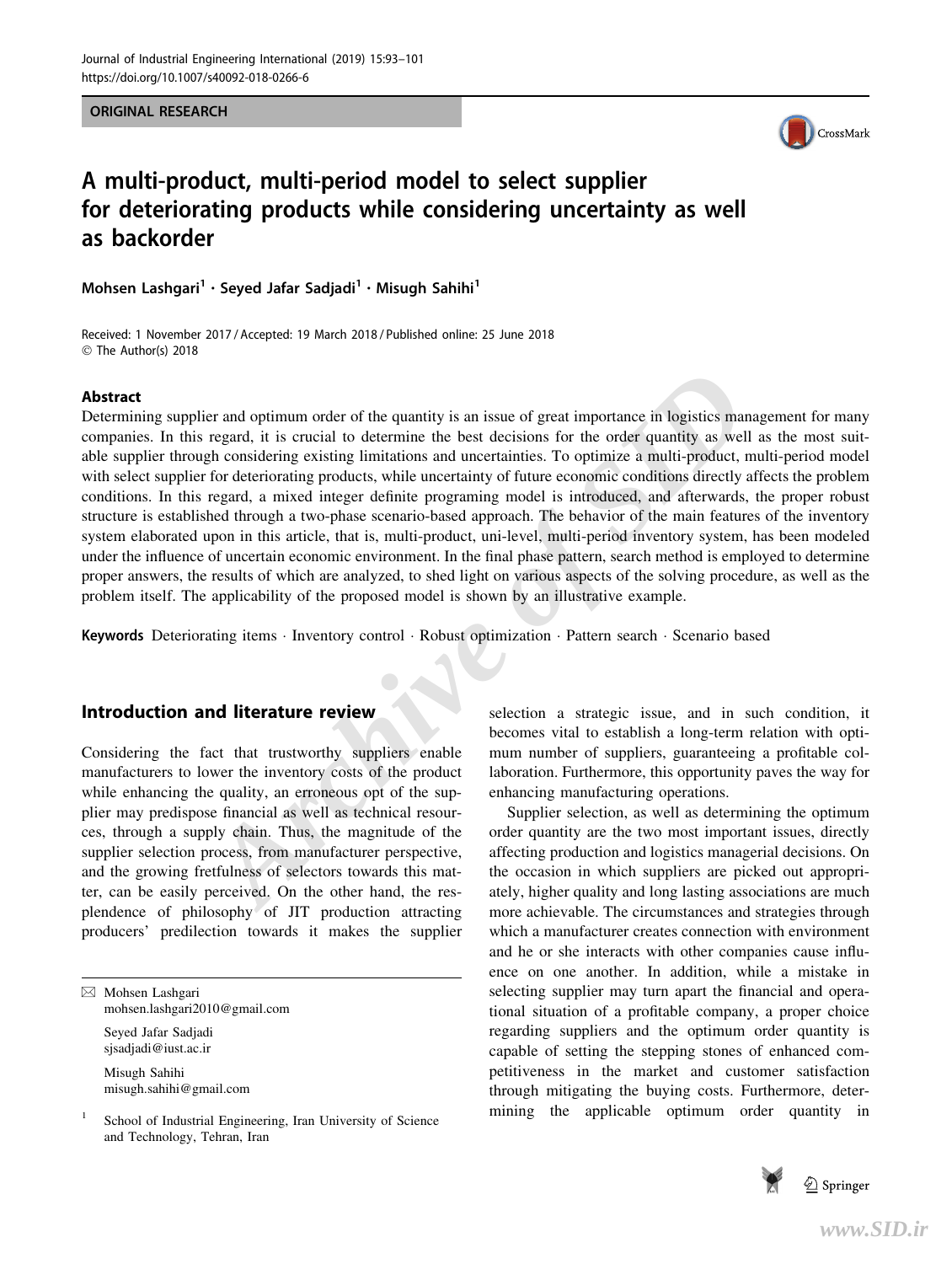production planning plays a crucial role regarding the strategic concerns.

Many approaches are taken into account to develop a proper model that best suits the real-world inventory problems. In this regard, fuzzy approaches have been greatly studied. Bevilacqua and Petroni (2002) introduced an algorithm for selecting the supplier through eight steps, based on a fuzzy QFD technic. Saaty (2004) applied a fuzzy analytical hierarchy process for this purpose. In this regard, he developed a model to acquire criteria required for defining the supplier selection problem from the industry experts. He decomposed the supplier section problem through a controlled hierarchy, thus he could point out the specified priorities. In this regard, criteria are divided into four categories, that is, profit, opportunities, costs, and risks. Each of these criteria is also divided into subsequent subcategories. Kumar et al. (2004) considered a fuzzy mixed integer programing framework as their solving method. Their model incorporated three objectives of minimizing net cost, minimizing number of returned items and, last but not least, minimizing delays. The objective function of their model was subject to the constraints of supplier capacity and thorough satisfaction of customer demands. The flexibility in share allocated to suppliers, total budget and each supplier's budget was also modeled and discussed, while some of the parameters were demonstrated through fuzzy concept. Rabbani (2011) and Taleizadeh et al. (2015) presented a novel method based on fuzzy expert system, capable of estimating fuzzy parameters for determining multi-level multi-product cumulative size subject to limited capacity. He implemented alpha-cut method for the fuzzy mathematic programing to transform it to a classic model, the parameters of which are considered to be uncertain. In the next step, the proposed model was put to use in a household appliance manufacturing company and the outcomes were analyzed.

Through the literature, the characteristics of inventory systems with different structures are analyzed and discussed. Lashgari et al. dealt with an inventory management problem in which two levels of credit periods where considered, according to the size of the order quantity, while the time horizon of the problem is finite. Shortage was permitted and completely backordered in their study, for which they proposed a solving approach. Xia and Wu (2007) integrated existence of variegated criteria effecting supplier constraints as well as analytical hierarchy analysis of data exalted via theory of uneven sets, through mixed integer programing. They made a presumption that the purchased goods are the basis for quantity or miscellany. The model is further discussed through a couple of numerical examples. In addition, different types of deteriorations are introduced in the literature. Taleizadeh has studied inventory management of gasoline as an



evaporating product, while flexible payment approaches are available for customers. In a research, Lee et al. (2013) developed an assimilated model, intended to program the order quantity, parallel with supplier selection while considering quantity discount. They designed a mix integer programming model, the target of which is to minimize costs of transportation, maintenance, purchase, and ordering. They applied Genetic meta-heuristic algorithm to reveal the answer. In addition, this study is executed in advanced technologies company in Taiwan.

categories, that is, profit, opportunities,<br>categories, that is, profit, opportunities,<br>framework for calculating order quantity ex-<br>equives. They deviated and the level of these critical is also divided into<br>progress. Ku From the solving point of view, various approaches and methods are discussed through the literature. The article published by Senyigit and Soylemez (2012) enjoyed heuristic analysis in their model to structure a programing framework for calculating order quantity and decide the proper suppliers. They devised a multi-level multi-product mixed linear integer programing model, aimed to minimize existing costs through determining the optimum quantity and they simulated the model with ARENA 4.0. Rezaei and Davoodi (2011) expanded multi-objective non-linear mixed integer model to a multi-period multi-product multisupplier structure, aimed to minimize costs while maximizing quality level as well as service level. The genetic meta-heuristic algorithm is introduced as the proposed solving approach and the results from two scenarios, that is, sanctioned shortage and unsanctioned shortage are discussed. In addition, Taleizadeh et al. (2009, 2010a, b, 2011, 2013a, b) and Taleizadeh and Nematollahi (2014) have published the articles in which they developed multi-product models in different situations and have implemented met heuristic algorithms to solve the models. Furthermore, Taleizadeh et al. (2015) and Rabbani (2011) undertook a study of a two-echelon vendor managed inventory model of a vendor and several retailers who do not compete with each other. They considered the vendor as the leader and the retailers as the followers, through a Stackelberg approach and developed a solving algorithm based on proving the concavity of the profit function.

The issues incorporated in inventory models also cover a significantly wide range of parameters. In their study, Ebrahim et al. (2009) developed a model incorporating numerous types of discounts. They further took limitations such as suppliers' capacity and demand, to name but two, into account. Scatter search meta-heuristic algorithm was implemented to discover an apposite answer for the model and its characteristics are discussed for assorted types of discounts.

Earlier to discuss the literature of study, an overall glimpse to the subject of deteriorating items is felt to be desirable. Bakker et al. (2012) reviewed the literature of subjects that are considered for deteriorating products since 2001, such as discount, back order and lost sale shortages, uni-product and/or multi-product and differed payments. Li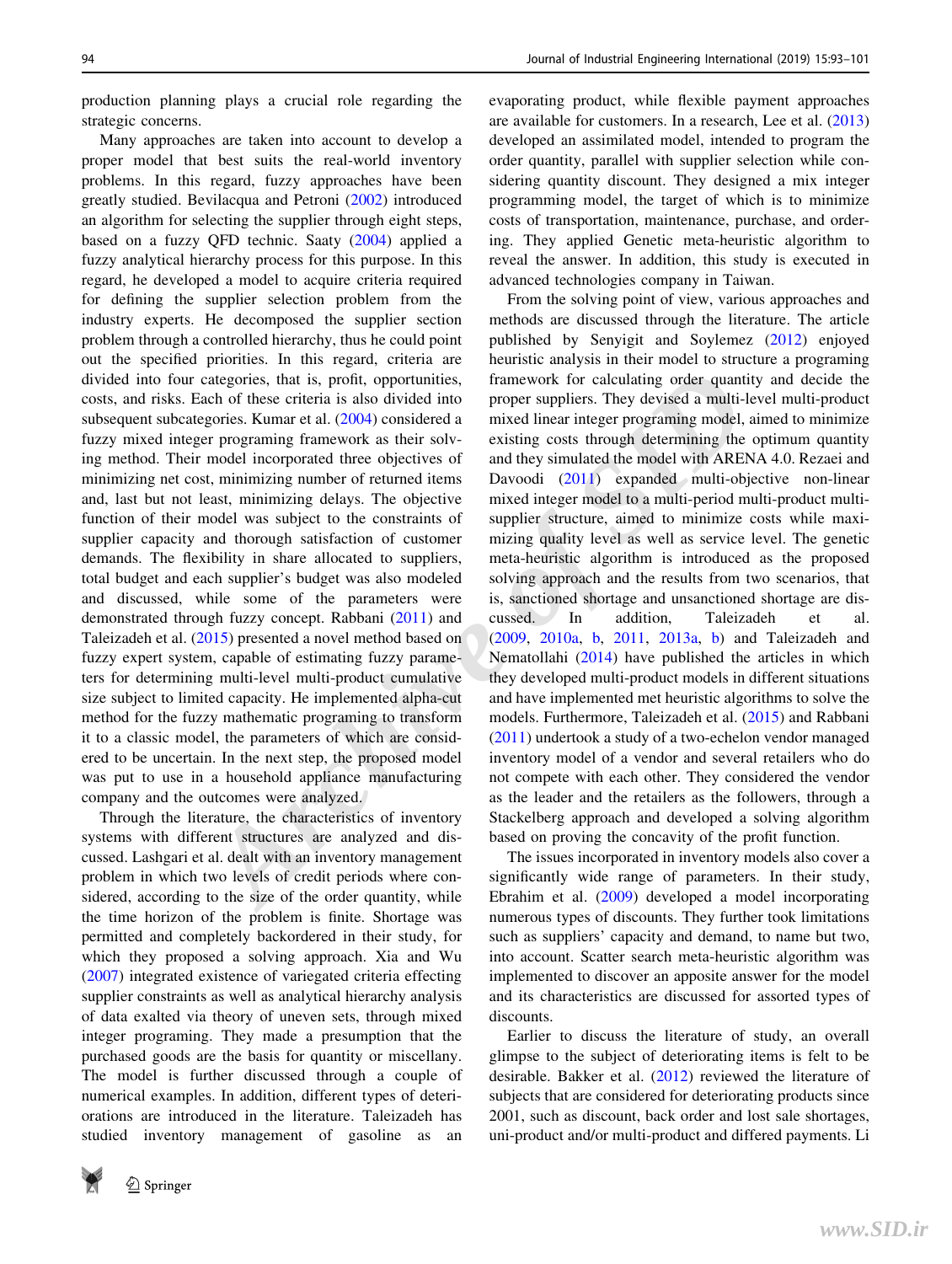et al. (2010) also applied a comprehensive review on inventory control of the deteriorating items. Khanlarzade et al. (2014) undertook an extensive study of literature on inventory control models through a supply chain, developed for deteriorating products from 1963 to 2013. Articles published by Lashgari et al. (2016), Diabat et al. (2017) Taleizadeh and Nematollahi (2014), Taleizadeh et al. (2013b, c), Taleizadeh (2014) have elaborated upon the deterioration behavior of the products in inventory models. Skouri and Papachristos (2002) and Zhang et al. (2015) represented an inventory control model, including costs of ordering, maintenance, deterioration, shortage, and opportunity. In this model, ordering cost is dependent to order quantity, deterioration takes place constantly and independent from time, and shortage is permitted. In addition, they presented an inventory model for a product, demand of which is a two-factor function of time. In this model, the assumption of deterioration is modeled through a Wibol probability function of time, and the shortages are accepted as backorder. Zhang et al. considered consumer demand varies according to the sales price and quantities of the products available in the store. They modeled the replenishment cycle for non-instantaneous deteriorating items and employed Pontryagin's maximum principle to determine the optimum dynamic pricing strategy.

*A*, and shortage is permitted. In addition, models, progressively enriching the inventor motory model for a product, demand<br>
inventory model for a product, demand carect demand in a model at considered through a Wibol eri The inventory model was improved by Hung (2011). He replaced the demand and Wibol probability distribution of deterioration behavior with general functions for demand and deterioration. He remodeled the problem and calculated the exact answer. Valliathal and Uthayakumar (2009) studied a discrete inventory control model for deteriorating items under the authorized back order shortage while considering an exponential conduct for deteriorating items. Sarkar et al. (2012) developed an inventory control model with limited time horizon for a product with a deteriorating function of time. In this study, besides allowing back order shortage, demand is an exponential function of time. The effects of reference prices on a deteriorating inventory system were studied by Mulvey et al. (1995). They modeled the investment decision on preservation technology as well as pricing of deteriorating products through an inventory model and in which demand is affected by time, price and reference price effects.

Reviewing the articles published in the literature of inventory control, supplier selection, deteriorating products, and uncertainty proves the fact that the literature pertinent to these areas is short of a comprehensive study developing a holistic model, that is capable of taking all the relevant yet practical concepts into account. It is deeply felt that a comprehensive investigation is needed to bring various and even contradicting relative points of view into practice, through a practical framework. To fulfil this gap, a multi-product, multi-period model is represented in this

article, the aim of which is to select supplier for deteriorating products while considering uncertainty as well as backorder.

In the present study, the common inventory costs, as well as novel issues including maximum capacity for transportation vehicle and limitation on the order quantity accompanied by a transportation cost are considered. Furthermore, the value of the products that are subjects of the present study is modeled from a deteriorating behavioral point of view. Thus, the value of the inventory decreases as the time passes by. Last but not least, backorders are allowed in our problem and they are partially satisfied. This assumption is practical for real-world problems which can be easily concluded from the growing use of partial backorder models, progressively enriching the inventory literature.

# Problem definition

Consider a business offering a range of products that are provided from various suppliers. In this situation, the fact that the costs related to the suppliers usually vary due to their capabilities increases the complexity of selecting the optimum choice to buy the supplies from. The optimum choice includes a supplier who is capable of providing the requested order, and more importantly, offers the best price. These characteristics are outcomes of the fact that the first objective of every business is to keep their costs in the lowest level possible, and an important way to do so, is to lower supply costs.

The process of selecting the best supplier must be conducted in a manner that inventory costs, which is the accumulation of ordering cost, transportation cost, maintenance cost, and shortage cost of every unit of the product is minimized. Although, due to the nature of these costs, minimizing all of them ends up in pursuing controversial goals. Other obstacles are also influencing the problem, the most important of which are the limitations of the problem. These limitations are discussed thoroughly in subsequent sections.

#### Model

To solve the discussed problem, we developed a multiproduct, multi-constraint framework for selecting the supplier for deteriorating items. The parameters and variables of the model are as follows:

Parameters:

### Indexes

- i Product index.
- $i$  Supplier index.
- t Period index.

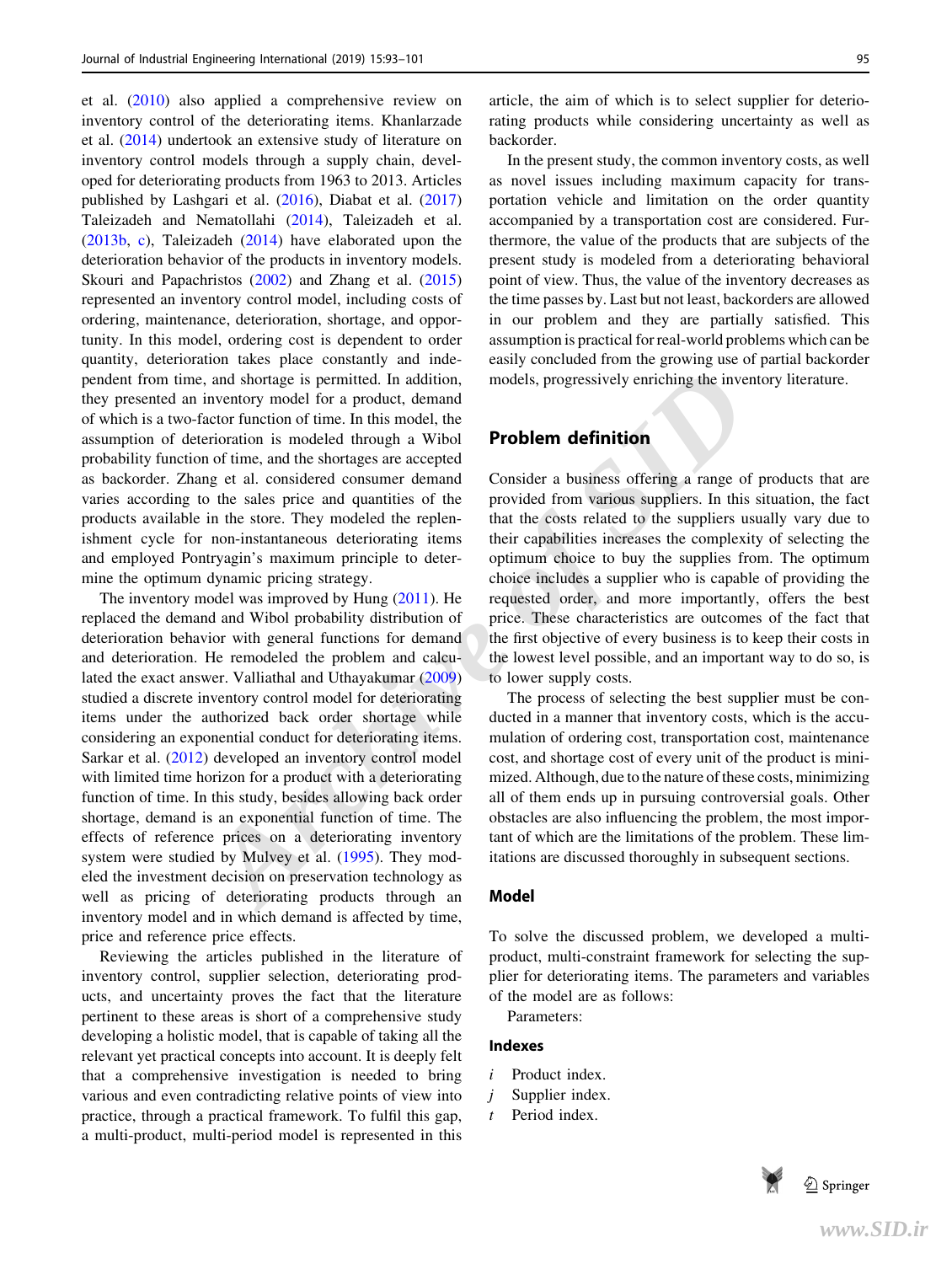# Parameters

- $D_{it}$  Demand of product *i* in period *t*.
- $A_{ii}$  Order cost of product *i* from supplier *j* in period *t*.
- $C_{iit}$  Cost of buying product *i* from supplier j in period *t*.
- $h_{it}$  Maintenance cost of product *i* in period *t*.
- $\pi_i$  Time dependent shortage cost of product *i*.
- $S_i$  Transportation cost from supplier *j*.
- $b_i$  Maximum transportation capacity of supplier j to retailer.
- $MC<sub>t</sub>$  Maximum available budget in period t.
- $MS<sub>t</sub>$  Maximum available space in period t.
- $W_i$  Required space for product *i*.
- $\theta_i$  Deteriorating rate of product *i*.
- $T_i$  Length of time interval between two successive orders of item i.

# Decision variables

- $F_{ii}$  Binary variable which is equal to 1, if product *i* is ordered from supplier  $j$  in time interval  $t$ . Else, equals to zero (first phase's decision variable).
- $Q_{ii}$  Order quantity of product *i* to supplier *j* at time interval  $j$  (second phase's decision variable).
- $K_{it}$  Time interval, in which, shortage takes place for item  $i$  in period  $t$  (second phase's decision variable).

#### The proposed model

The model developed to solve the problem is as follows. The objective function is discussed hereunder:

Min 
$$
\Psi = \sum_{i} \sum_{i}^{m} \sum_{j}^{n} A_{ij} F_{ijt} + \sum_{i} \sum_{i}^{m} \sum_{j}^{n} C_{ijt} Q_{ijt}
$$
  
+ 
$$
\sum_{i} \sum_{i}^{m} h_{it} \frac{D_{it} K_{it}^2 T_{it}}{2} + \sum_{i} \sum_{i}^{m} \pi_{it} \frac{\beta_{i} D_{it} (1 - K_{it}) T_{it}}{2}
$$

$$
+ \sum_{i} \sum_{i}^{m} \sum_{j}^{n} S_{ij} \left[ \frac{Q_{ijt}}{b_i} \right]
$$
(1)

S.t. 
$$
Q_{it} = \left(\frac{D_{it}}{\theta_i} \left(e^{\theta_i K_{it} T_{it}} - 1\right) + \beta_i D_{it} (1 - K_{it}) T_{it}\right) \quad \forall i, t
$$
 (2)

$$
\sum_{j=1}^{m} Q_{ijt} = Q_{it} \quad \forall i, t
$$
\n(3)

$$
Q_{ijt} < M * F_{ijt} \quad \forall i, j, t \tag{4}
$$

$$
\sum_{i}^{m} \sum_{j}^{n} C_{ijt} Q_{ijt} \leq \text{MC}_{t} \qquad \forall t \tag{5}
$$

$$
\sum_{i}^{m} \sum_{j}^{n} Q_{ijt} W_i \le MS_t \quad \forall t \tag{6}
$$

$$
\sum_{j}^{n} F_{ijt} \ge 1 \quad \forall \ i, t
$$
\n
$$
F_{\text{e}} \text{ is 0 or 1: and } O_{\text{e}} \quad k \ge 0 \quad \forall i \ i \ne t
$$

j

 $F_{ijt}$  is 0 or 1; and  $Q_{ijt}$ ,  $k_{it} \ge 0 \quad \forall i, j, t$ .  $(7)$ 

The first equation represents the objective function of the problem, intended to minimize the costs. The total cost, modeled as the objective function of the problem is composed of inventory costs, i.e., ordering, purchase, maintenance, shortage, and last but not least, transportation costs. The second equation determines the order quantity of the ith item from the jth supplier. The third equation guarantees that the total quantity ordered to the suppliers is equal to the total required amount. The fourth equation makes sure that the order quantity is zero when no purchase order is sent to the suppliers. Fifth equation assesses that the cost of the purchase from suppliers, regarding the considered budget to avoid any budget constraint violation sixth equation takes the space constraint into account regarding the limitations on available storage space. The last equations ensure that each product must be ordered to the supplier or suppliers, in each time period.

# Robust optimization of the proposed model

interval between two successive<br> **Archive of the purchase Constant Constant Constant Constant Constant Constant Constant Constant Constant Constant Constant Constant Constant Constant Constant Constant Constant Constant C** According to discrete and scenario-related nature of our data, the robust optimization model, developed by Mulvey et al. (1995), is considered as reference model for this article. Accordingly, the robust optimization strategy, which is introduced for the first time by Mulvey et al. (1995), is discussed in this section. In addition, studies taken place for linearization of the proposed approach are also argued to construct the basis for the optimization model. In the last step, the scenario-based robust optimization model is provided and aspects of the model are presented.

Mulvey et al. (1995) employed scenario-based robust optimization model, combined with discrete goal programing in their research. It was a combination of controversial objectives while considering feasibility and proximity to optimum solution. The researchers integrated the two concepts of model robustness as well as solution robustness in their study. The core concept of this approach is that the programing of optimum solving method is through a robust framework, if for capturing each specific realization of the scenario, answer yet lingers in proximity of optimum solution. On the other hand, a model is claimed to be robust if the solving approach remains robust when for each specific realization of scenario, the final answer ends up somewhere close to optimum outcome. Unfeasibility of the model is measured by a penalty function. Optimum proximity stands for closeness optimality, while the phrase ''nearly feasible'' means that a low quantity is allocated to the relative penalty function.

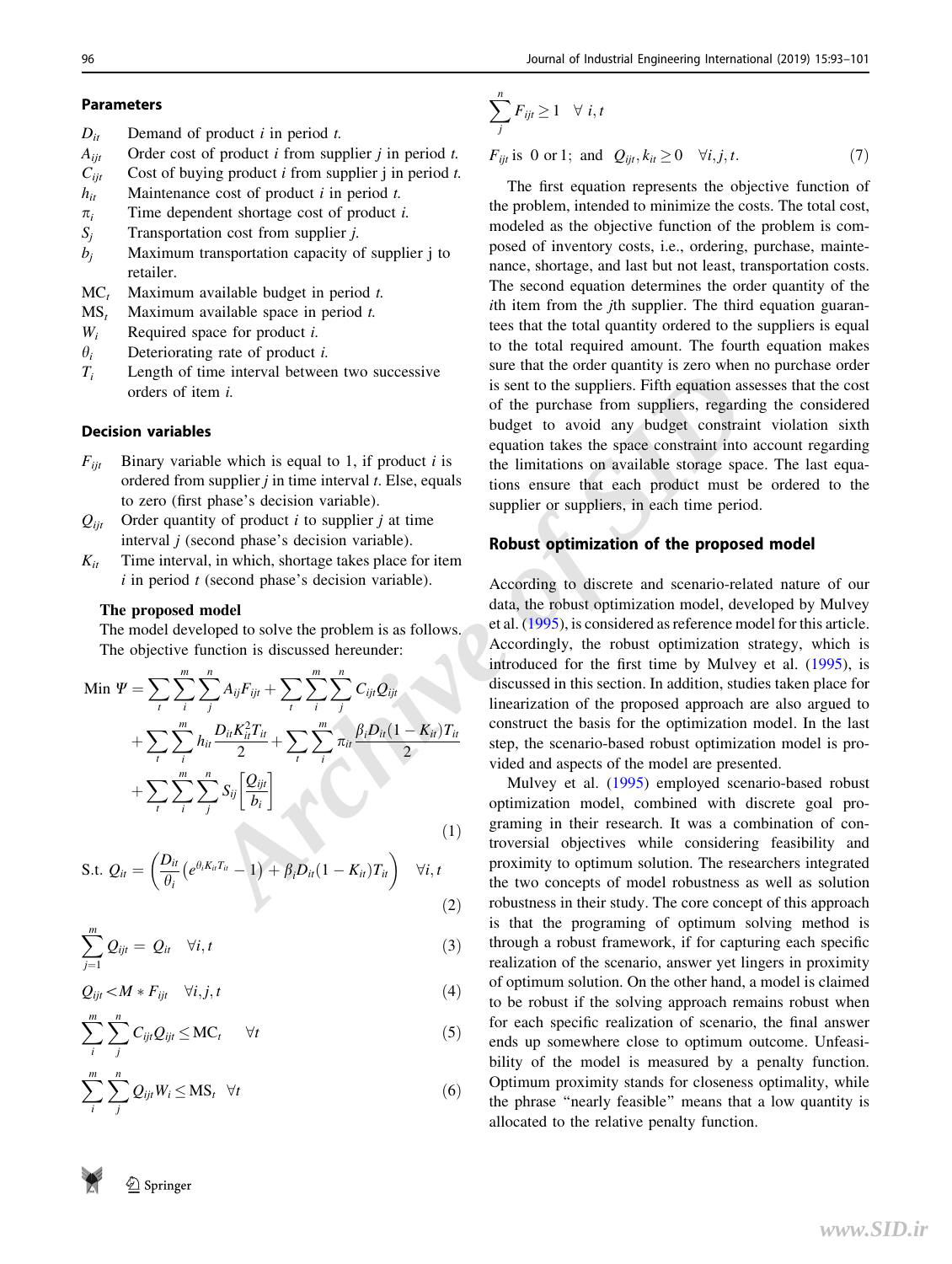Mulvey et al. (1995) represent the robust optimization model by considering a cost/benefit analysis between solution robustness and model robustness. In the model presented by them, there exist two types of variables: control variables and design variables. For the first set of variables, decision is made before realizing probabilistic parameters, which, by the time their realization has taken place, alteration of their quantities would not be possible. Control variables are adjusted after uncertainty parameters are realized. General form of Random programing with control and design variables is as follows:

$$
\text{Min } \Theta = \alpha^T x + \beta^T y \tag{8}
$$

$$
S.t. \varphi x = \lambda \tag{9}
$$

$$
\mu x + \gamma y = \varepsilon \tag{10}
$$

$$
x \ge 0, \quad y \ge 0. \tag{11}
$$

(10)<br> **Archive of SID** systector of design variables and y is vector<br> **Archive of SID** in the model are an absolute deviation phrase instead of the<br>
The parameters  $\mu$ , and  $\varepsilon$  are uncertainty<br>
Parameters  $\mu$ , and  $\vare$ In this model,  $x$  is vector of design variables and  $y$  is vector of control variables. The parameters  $\varphi$  and  $\gamma$  in the model are both discrete and specified, while the second constraint is the design constraint. Parameters  $\mu$ , and  $\varepsilon$  are uncertainty parameters, while third constraint is the control constraint. A specific realization of parameter, accompanied by uncertainty, is called a ''scenario''. Each scenario is shown by S and the probability of this scenario is declared by  $p_s$ . A set of scenarios is represented by  $\Omega$ . Based on introduced symbols, the robust model of Mulvey et al. (1995) is as follows:

$$
\text{Min } \Theta = \theta(x, y_1, y_2, \dots, y_s) + \tau \rho(\eta_1, \eta_2, \dots, \eta_s) \tag{12}
$$

$$
S.t. \varphi x = \lambda \tag{13}
$$

$$
\mu_S x + \gamma_S y_S + \eta_S = \varepsilon_S \tag{14}
$$

$$
x \geq \circ, \ y_S \geq \circ, \ \eta_S \geq \circ, \ \forall s \in \Omega.
$$
 (15)

Uncertainty coefficients  $\mu_S$ ,  $\gamma_S$  and  $\varepsilon_S$  are assigned to each scenario. Likewise, the control variable Y can be allocated as  $y<sub>s</sub>$  to the scenario S, regarding that it is adjusted after scenario realization. Since the parameters of the model are uncertain, the outcome of the model may be infeasible for some scenarios. In this condition,  $\eta_s$  represents the infeasibility of the model for each scenario S. Accordingly, for the scenarios in which model is feasible,  $\eta_s$  equals to zero while acquires a positive quantity from the subsequent equations otherwise.

According to the model, objective function is composed of two sections. The former segment, that is,  $\theta$  (x, y<sub>1</sub>,  $y_2, \ldots, y_s$ , depicts the robustness of solving approach, while the latter, i.e.,  $\rho$  ( $\eta_1$ ,  $\eta_2$ , ...,  $\eta_s$ ), stands for model robustness and consists of error vectors, investigating the feasibility of control limitations under scenario S. The importance ratio of optimality robustness as well as feasibility robustness is formulated by the factor  $\tau$ .

Objective function is generally composed of design variables as well as control variables in the form of  $\Theta =$ 

 $f(x, y)$ . Thus, the objective function for each scenario S is  $\Theta_s = f(x, y_s)$ . High quantity for the variance illustrates the fact that a small variation in parameters with uncertainty may end up in substantial alteration in value of measuring function.

Mulvey et al. (1995) employed the following expression for depicting the robustness of their solution approach, in which  $\sum_{s \in \Omega} p_S \Theta_s$  is the expected value of  $\Theta_s$  for every scenario and  $\delta$  is the allocated weight for variance of the solution, all of which are replaced with  $\theta$  (x, y<sub>1</sub>, y<sub>2</sub>, ..., y<sub>s</sub>):

$$
\theta(x, y_1, y_2, \dots, y_s) = \sum_{s \in \Omega} p_s \Theta_s
$$

$$
+ \delta \sum_{s \in \Omega} p_s \left( \Theta_s - \sum_{s' \in \Omega} p_{s'} \Theta_{s'} \right)^2.
$$
(16)

To decrease the calculation steps, Yu and Li (2000) used an absolute deviation phrase instead of the second order:

$$
\sum_{s \in \Omega} p_s \left( \Theta_s - \sum_{s' \in \Omega} p_{s'} \Theta_{s'} \right)^2
$$
  

$$
\theta(x, y_1, y_2, \dots, y_s) = \sum_{s \in \Omega} p_s \Theta_s + \delta \sum_{s \in \Omega} p_s \left| \Theta_s - \sum_{s' \in \Omega} p_{s'} \Theta_{s'} \right|.
$$
  
(17)

Even though the model includes absolute quantities, the linearization of the model is achievable through utilization of two extra variables Wagner (1975). Another straightforward method for simplification of the model, through adding merely one variable is represented by Yu and Li (2000) and Taleizadeh et al. (2009):

Min 
$$
\Theta = \sum_{s \in \Omega} p_S \Theta_s
$$
  
  $+ \delta \sum_{s \in \Omega} p_S \left[ \left( \Theta_s - \sum_{s' \in \Omega} p_{s'} \Theta_{s'} \right) + 2\omega_s \right]$  (18)

$$
\text{S.t. } \Theta_S - \sum_{s \in \Omega} p_s \Theta_s + \omega_s \ge 0 \tag{19}
$$

$$
\omega_s \ge 0. \tag{20}
$$

As mentioned before,  $\tau \rho(\eta_1, \eta_2, ..., \eta_s)$  is employed for unfeasibility of the model and shows the robustness of the model. Taking all aspects of the model discussed above into account, the final robust optimization model is as follows:

Min 
$$
\Theta = \sum_{s \in \Omega} p_S \Theta_s
$$
  
  $+ \delta \sum_{s \in \Omega} p_S \left[ \left( \Theta_s - \sum_{s' \in \Omega} p_{s'} \Theta_{s'} \right) + 2\omega_s \right]$   
  $+ \tau \sum_{s \in \Omega} p_S \eta_s$  (21)

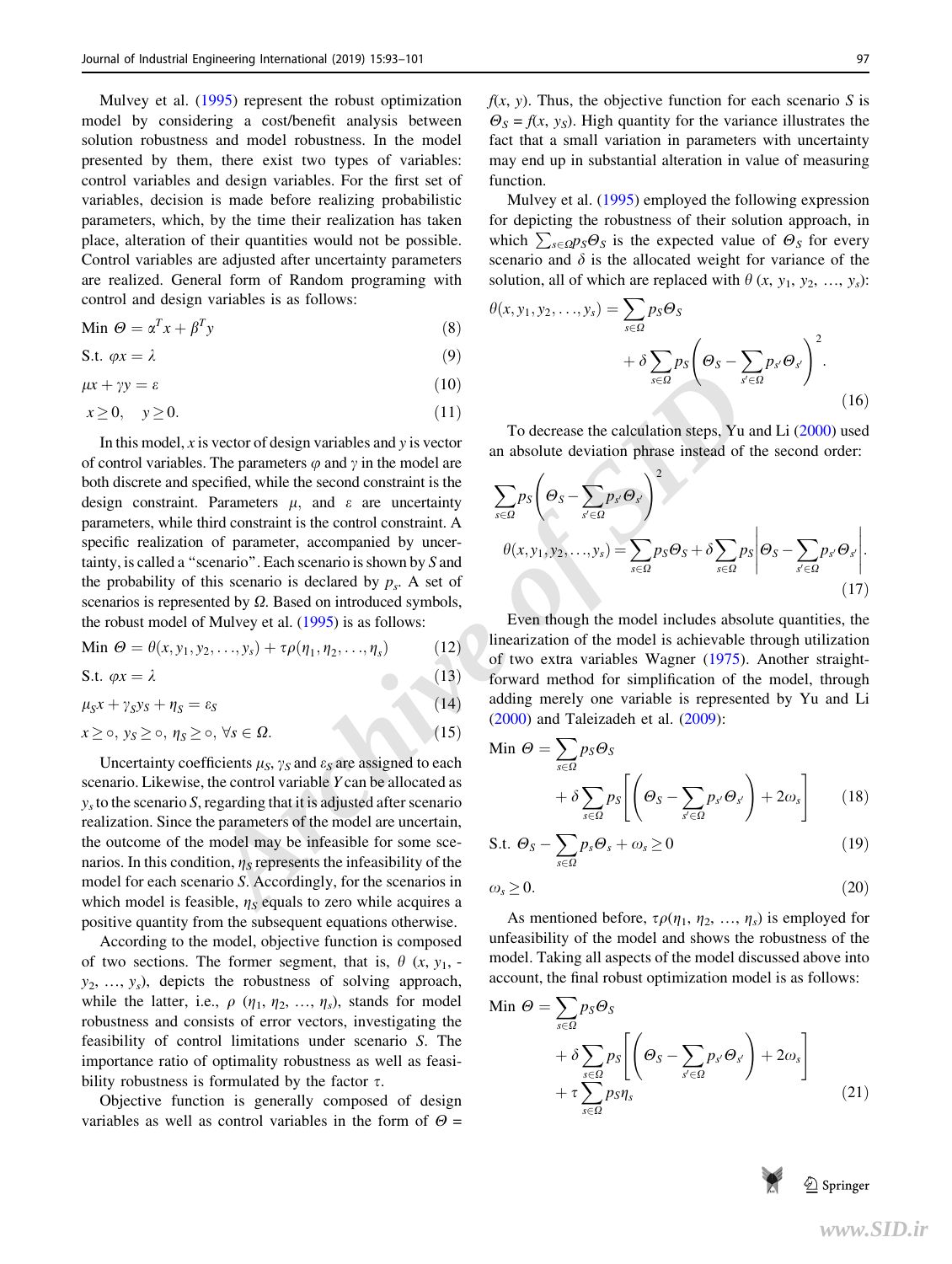$$
\text{S.t. } \Theta_S - \sum_{s \in \Omega} p_s \Theta_s + \omega_s \ge 0 \tag{22}
$$

$$
\omega_s \ge 0. \tag{23}
$$

After shedding light on relevant concepts of robust optimization based on Mulvay's model, implantation of these concepts on inventory model is pursued in this step. As formerly enlightened, the objective function of the inventory model, is constructed by five types of costs, comprising order, purchase, maintenance, shortage and transportation costs, and depicted hereunder:

Ordering cost = OC = 
$$
\sum_{t} \sum_{i}^{m} \sum_{j}^{n} A_{ij} F_{ijt}
$$
 (24)



$$
\text{Purchase cost} = \text{PC} = \sum_{t} \sum_{i}^{m} \sum_{j}^{n} C_{ijt} Q_{ijt} \tag{25}
$$

Carrying cost = CC = 
$$
\sum_{i} \sum_{i}^{m} h_{ii} \frac{D_{ii} K_{ii}^2 T_{ii}}{2}
$$
 (26)

$$
\text{Shortage cost} = \text{SC} = \sum_{t} \sum_{i}^{m} \pi_{it} \frac{\beta_{i} D_{it} (1 - K_{it}) T_{it}}{2} \tag{27}
$$

$$
\text{Transportation cost} = \text{TC} = \sum_{t} \sum_{i}^{m} \sum_{j}^{n} S_{ij} \left[ \frac{Q_{ijt}}{b_i} \right]. \tag{28}
$$

According to robust optimization approach, the final objective function of the model is



**2** Springer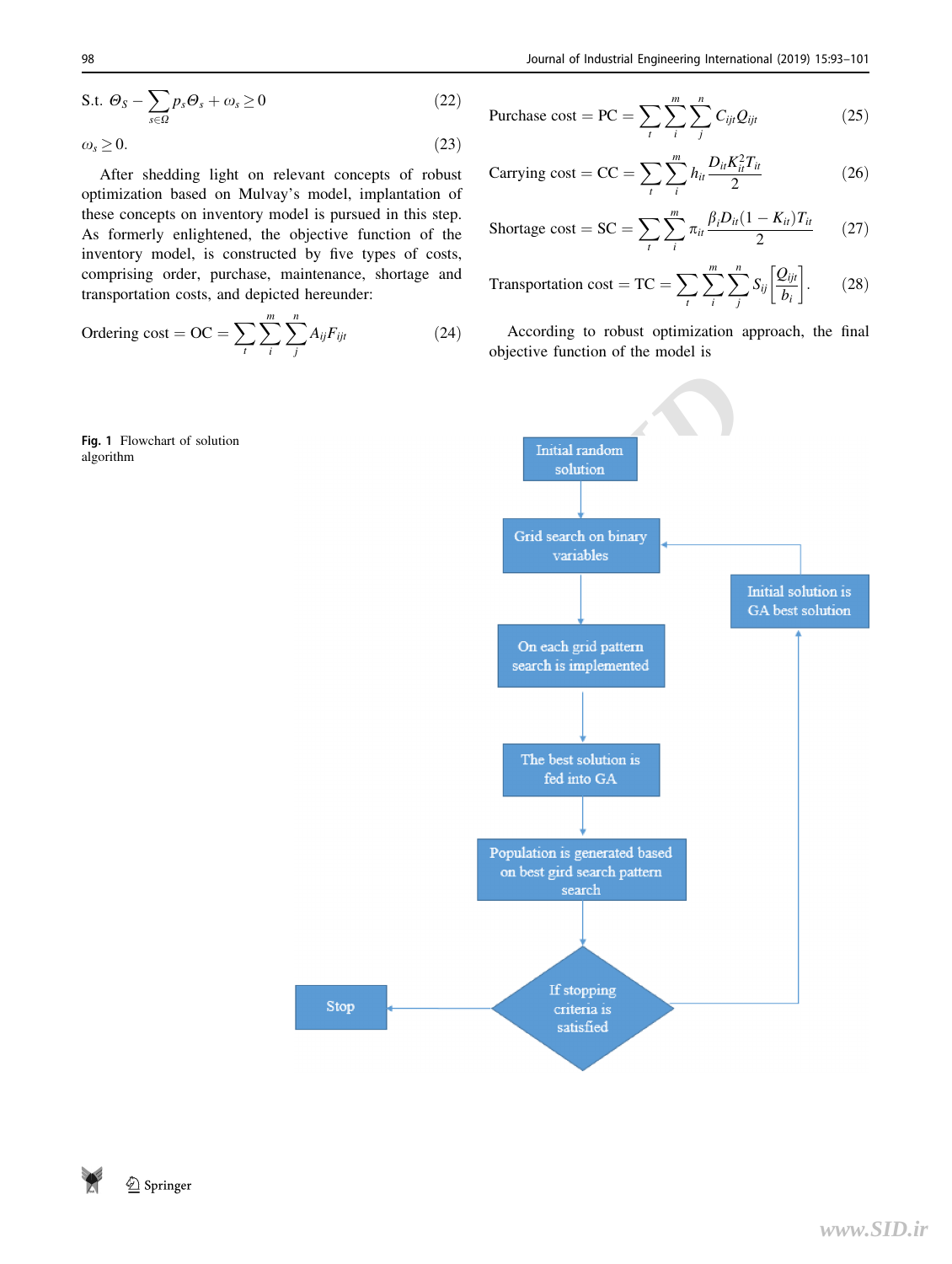Min 
$$
\Theta = \sum_{s \in \Omega} p_S (OC_s + PC_s + CC_s + SC_s + TC_s)
$$
  
\n
$$
+ \delta \sum_{s \in \Omega} p_S \left[ (OC_s + PC_s + CC_s + SC_s + TC_s) - \left( \sum_{s' \in \Omega} p_{s'} OC_{s'} + PC_{s'} + CC_{s'} + SC_{s'} + TC_{s'} \right) + 2\omega_s \right] + \tau \sum_{s \in \Omega} p_s \eta_s.
$$
\n(29)

In addition, the constraints are formulated as

S.t. 
$$
Q_{it} = \left(\frac{D_{it}}{\theta_i} \left(e^{\theta_i K_{it} T_{it}} - 1\right) + \beta_i D_{it} (1 - K_{it}) T_{it}\right) \quad \forall i, t
$$
 (30)

$$
\sum_{j=1}^{m} Q_{ijt} = Q_{it} \quad \forall i, t \tag{31}
$$

 $Q_{ijt} < M * F_{ijt} \quad \forall i, j, t$  (32)

$$
\sum_{i}^{m} \sum_{j}^{n} C_{ijt} Q_{ijt} \leq MC_t \qquad \forall t \tag{33}
$$

$$
\sum_{i}^{m} \sum_{j}^{n} Q_{ijt} W_i \le MS_t \quad \forall t \tag{34}
$$

$$
\sum_{j}^{n} F_{ijt} \ge 1 \quad \forall i, t. \tag{35}
$$

# Solving method

Pattern search is a family of numerical optimization method that do not require gradient of the problem, to be optimized. Hence, PS can be used on functions that are neither continuous nor differentiable. The name pattern search was coined by. An early standard GA initially starts with a set of solutions, namely, a population of random chromosomes, which are evolved throughout successive iterations (generations) by genetic operators (selection, crossover and mutation). The fitness value is assigned to each chromosome according to a problem-specific objective function. The new individuals (offspring) are produced based on current population (parents). In this paper, we develop a standard GA-based solution procedure to find good quality solutions for cardinality constrained portfolio problem (Fig. 1).

| $DC_S + PC_S + CC_S + SC_S + TC_S$                                                               |                |                  | Table 1 Information of the numerical example |                   |                 |
|--------------------------------------------------------------------------------------------------|----------------|------------------|----------------------------------------------|-------------------|-----------------|
|                                                                                                  |                | i                |                                              | 2                 |                 |
|                                                                                                  |                | j                |                                              | 3                 |                 |
| $p_S$ (OC <sub>S</sub> + PC <sub>S</sub> + CC <sub>S</sub> + SC <sub>S</sub> + TC <sub>S</sub> ) |                |                  |                                              | 2                 |                 |
|                                                                                                  |                | s                |                                              | 3                 |                 |
|                                                                                                  |                | $S_1$            |                                              |                   |                 |
| $P_{s'}OC_{s'} + PC_{s'} + CC_{s'} + SC_{s'} + TC_{s'}$                                          |                | $D_{11} = 250$   |                                              | $D_{21}=200\,$    |                 |
|                                                                                                  |                | $D_{12} = 200$   |                                              | $D_{22} = 300$    |                 |
|                                                                                                  |                | $S_2$            |                                              |                   |                 |
| $+ \tau \sum_{s \in \Omega} p_S \eta_s.$                                                         |                | $D_{11} = 350$   |                                              | $D_{21} = 150$    |                 |
|                                                                                                  |                | $D_{12}=250\,$   |                                              | $D_{22} = 200$    |                 |
|                                                                                                  | (29)           | $S_3$            |                                              |                   |                 |
| constraints are formulated as                                                                    |                | $D_{11} = 200$   |                                              | $D_{21}=300\,$    |                 |
|                                                                                                  |                | $D_{12}=165\,$   |                                              | $D_{22} = 380$    |                 |
| $\left(\theta_i K_{it} T_{it} - 1 \right) + \beta_i D_{it} (1-K_{it}) T_{it} \bigg)$             | $\forall i, t$ | $A_{111} = 180$  | $A_{121}=200\,$                              |                   | $A_{131} = 300$ |
|                                                                                                  |                | $A_{211} = 300$  | $A_{221} = 250$                              |                   | $A_{231} = 280$ |
|                                                                                                  | (30)           | $A_{112} = 180$  | $A_{122} = 200$                              |                   | $A_{132} = 300$ |
|                                                                                                  |                | $A_{212} = 300$  | $A_{222} = 250$                              |                   | $A_{232} = 280$ |
| $\forall i, t$                                                                                   | (31)           | $S_1$            |                                              |                   |                 |
|                                                                                                  |                | $C_{111} = 6$    | $C_{121} = 9$                                |                   | $C_{131}=10\,$  |
|                                                                                                  |                | $C_{211} = 10$   | $C_{221} = 7$                                |                   | $C_{231} = 12$  |
| j, t                                                                                             | (32)           | $C_{112}=6\,$    | $C_{122} = 15$                               |                   | $C_{132} = 14$  |
|                                                                                                  |                | $C_{212} = 10$   | $C_{222} = 11$                               |                   | $C_{232} = 5.5$ |
| $MC_t$<br>$\forall t$                                                                            | (33)           | $S_2$            |                                              |                   |                 |
|                                                                                                  |                | $C_{111} = 10$   | $C_{121} = 6$                                |                   | $C_{131} = 11$  |
|                                                                                                  |                | $C_{211} = 11$   | $C_{221} = 12$                               |                   | $C_{231} = 6.5$ |
| $\overline{MS}_t$ $\forall t$                                                                    | (34)           | $C_{112} = 6$    | $C_{122} = 15$                               |                   | $C_{132} = 13$  |
|                                                                                                  |                | $C_{212} = 12$   | $C_{222} = 5$                                |                   | $C_{232} = 5.5$ |
|                                                                                                  |                | $S_3$            |                                              |                   |                 |
|                                                                                                  | (35)           | $C_{111} = 10$   | $C_{121} = 6$                                |                   | $C_{131} = 11$  |
|                                                                                                  |                | $C_{211} = 5$    | $C_{221} = 10$                               |                   | $C_{231} = 12$  |
|                                                                                                  |                | $C_{112} = 13$   | $C_{122} = 6$                                |                   | $C_{132} = 14$  |
|                                                                                                  |                | $C_{212} = 5.5$  | $C_{222} = 11$                               |                   | $C_{232} = 14$  |
|                                                                                                  |                | $h_{11} = 3$     |                                              | $h_{21} = 2$      |                 |
| າd                                                                                               |                | $h_{12} = 4$     |                                              | $h_{22} = 3$      |                 |
|                                                                                                  |                | $\pi_{11} = 6$   |                                              | $\pi_{21} = 5$    |                 |
| a family of numerical optimization                                                               |                | $\pi_{12} = 6$   |                                              | $\pi_{22} = 5$    |                 |
| t require gradient of the problem, to be                                                         |                | $S_1$            |                                              |                   |                 |
| PS can be used on functions that are                                                             |                | $S_{11} = 20$    | $S_{12} = 30$                                |                   | $S_{13} = 25$   |
| s nor differentiable. The name pattern                                                           |                | $S_{21} = 35$    | $S_{22} = 20$                                |                   | $S_{23} = 18$   |
| by. An early standard GA initially starts                                                        |                | $S_2$            |                                              |                   |                 |
| tions, namely, a population of random                                                            |                | $S_{11}=20\,$    | $S_{12} = 20$                                |                   | $S_{13} = 30$   |
| ich are evolved throughout successive                                                            |                | $S_{21} = 35$    | $S_{22} = 20$                                |                   | $S_{23} = 18$   |
| tions) by genetic operators (selection,                                                          |                | $S_3$            |                                              |                   |                 |
| tation). The fitness value is assigned to                                                        |                | $S_{11} = 20$    | $S_{12} = 35$                                |                   | $S_{13} = 30$   |
| according to a problem-specific objec-                                                           |                | $S_{21} = 35$    | $S_{22} = 20$                                |                   | $S_{23} = 32$   |
| new individuals (offspring) are produced                                                         |                | $b_1 = 70$       | $b_2 = 40$                                   |                   | $b_2 = 60$      |
| population (parents). In this paper, we                                                          |                | $\theta_1 = 0.1$ |                                              | $\theta_2 = 0.15$ |                 |
| d GA-based solution procedure to find                                                            |                | $\beta_1 = 0.8$  |                                              | $\beta_2 = 0.75$  |                 |
| ions for cardinality constrained portfolio                                                       |                | $MC_1 = 330$     |                                              | $MC_2 = 300$      |                 |
|                                                                                                  |                | $MS_1 = 35$      |                                              | $MS_2 = 40$       |                 |
|                                                                                                  |                | $W_1 = 0.55$     |                                              | $W_2 = 0.6$       |                 |
|                                                                                                  |                | $T_1 = 6$        |                                              | $T_2 = 6$         |                 |

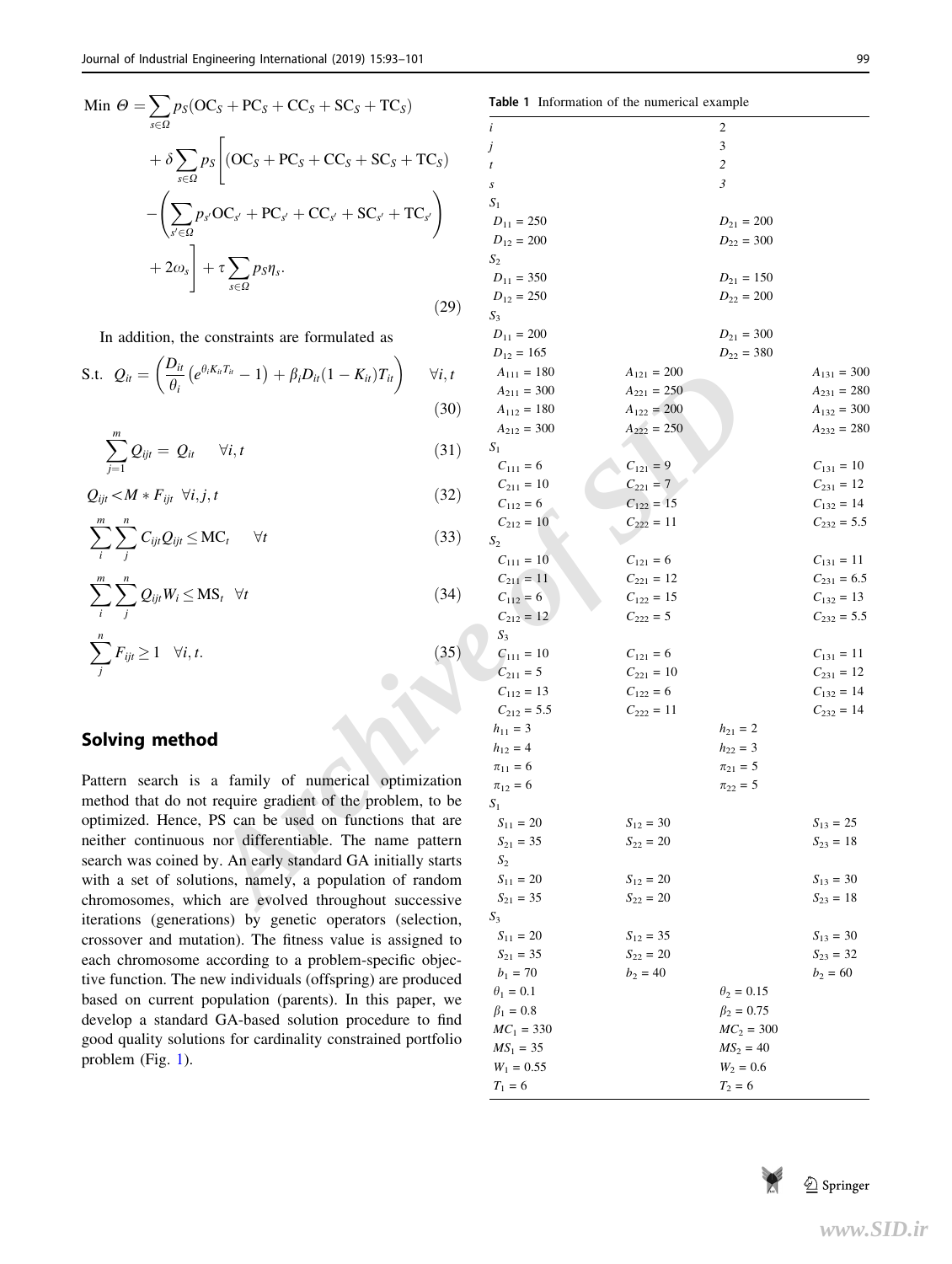#### Numerical example

In this section, a numerical example is solved, using the proposed robust model and the solving method that is introduced in previous sections, the results of which are discussed afterwards. In the present example, two products, three suppliers, two periods, and three scenarios are assumed for a hypothetical retailer. In addition, the uncertain parameters include, demand of product  $i$  in period t,  $D_{ii}$ , purchase cost of product i from supplier j in period t,  $C_{ijt}$ , and transportation cost from supplier j  $(S_i)$ ; thus, three dissimilar quantities are considered in three variegated scenarios. With this in mind, succeeding tables put forth the information of the numerical example (Table 1).

By equating the magnitude of variance,  $\delta = 0.5$ , and violating constraints of budget and storage capacity,  $\tau = 0.5$ , and solving the model employing pattern searchgenetic algorithm, the results are as follows:

**Example 1** inflation rate on results or considering price<br>
ans of budget and storage capacity,<br> **ARCHIVE CONSECT THE CONSECT AND THE SET USE ARCHIVE CONSECT CONSECT CONSECT CONSECT CONSECT CONSECT CONSECT CONSECT CONSECT** Taking the results of solving the model into account, the decision-making process of the retailer aimed for contracting for each product with the suppliers is determined for each scenario. Although by each of these scenarios taking place, the purchase amount of each product from corresponding supplier in each period is decided based on the associated scenario (Table 2).

### Conclusion

Decision making regarding collaboration with proper supplier and the optimum quantity are vital issues among the supply chain management problems and this decision gains a more important attention in uncertain environments.

Table 2 Value of the variables of the numerical example

|               |                  |                       | $S_1$ | $S_2$ | $S_3$ |          | $S_1$ | $S_2$                  | $S_3$          |
|---------------|------------------|-----------------------|-------|-------|-------|----------|-------|------------------------|----------------|
| $F_{111}$     | $\mathbf{1}$     | $Q_{111}$             | 1318  |       |       | $K_{11}$ | 0.276 | 0.000008               | $\theta$       |
| $F_{121}$     | $\mid \; 1 \mid$ | $Q_{121}$             |       | 1680  | 960   | $K_{21}$ | 0.163 | 0.000004               | $\overline{0}$ |
| $F_{131} = 0$ |                  | $Q_{131}$             |       |       |       | $K_{21}$ | 0.238 | 0.000005               | $\overline{0}$ |
| $F_{211}$ 1   |                  | $Q_{211}$             |       |       | 1350  |          |       | $K_{22}$ 0.177 0.00001 | $\mathbf{0}$   |
| $F_{221}$ 1   |                  | $Q_{221}$             | 964   |       |       |          |       | Objective 17019.11     |                |
| $F_{231}$ 1   |                  | $Q_{231}$             |       | 675   |       |          |       |                        |                |
|               |                  | $F_{112}$ 1 $Q_{112}$ | 1038  | 1200  |       |          |       |                        |                |
| $F_{122}$ 1   |                  | $Q_{122}$             |       |       | 792   |          |       |                        |                |
| $F_{132} = 0$ |                  | $Q_{132}$             |       |       |       |          |       |                        |                |
| $F_{212}$ 1   |                  | $Q_{212}$             |       | 292   | 1710  |          |       |                        |                |
| $F_{222}$ 0   |                  | $Q_{222}$             |       |       |       |          |       |                        |                |
| $F_{232}$ 1   |                  | $Q_{232}$             | 1456  | 608   |       |          |       |                        |                |

In this article, an EOQ model for deteriorating items is developed while considering the selection of optimum suppliers. In this study, retailer determines a quantity for each of items that are vulnerable to deterioration, the suppliers from whom the items are purchased and the exact amount of the items to buy. The objective function includes ordering cost, purchase, maintenance, transportation, and shortage cost. This framework is structured through a mathematical framework and robust optimization is employed for manipulating the uncertainty, embedded in the nature of the problem. To unearth the profitable order, pattern search has been implemented to solve the model. There are some aspects that may be taken into consideration for future efforts, including studying the effect of inflation rate on results or considering prices as decision variables, to name but to.

Open Access This article is distributed under the terms of the Creative Commons Attribution 4.0 International License ([http://creative](http://creativecommons.org/licenses/by/4.0/) commons.org/licenses/by/4.0/), which permits unrestricted use, distribution, and reproduction in any medium, provided you give appropriate credit to the original author(s) and the source, provide a link to the Creative Commons license, and indicate if changes were made.

### References

- Bakker M, Riezebos J, Teunter RH (2012) Review of inventory systems with deterioration since 2001. Eur J Oper Res 221(2):275–284
- Bevilacqua M, Petroni A (2002) From traditional purchasing to supplier management: a fuzzy logic-based approach to supplier selection. Int J Logist 5(3):235–255
- Diabat A, Taleizadeh AA, Lashgari M (2017) A lot sizing model with partial downstream delayed payment, partial upstream advance payment, and partial backordering for deteriorating items. J Manuf Syst 45(1):322–342
- Ebrahim RM, Razmi J, Haleh H (2009) Scatter search algorithm for supplier selection and order lot sizing under multiple price discount environment. Adv Eng Softw 40(9):766–776
- Hung K-C (2011) An inventory model with generalized type demand, deterioration and backorder rates. Eur J Oper Res 208(3):239–242
- Khanlarzade N, Yegane B et al (2014) Inventory control with deteriorating items: a state-of-the-art literature review. Int J Ind Eng Comput 5(2):179–198
- Kumar M, Vrat P, Shankar R (2004) A fuzzy goal programming approach for vendor selection problem in a supply chain. Comput Ind Eng 46(1):69–85
- Lashgari M, Taleizadeh AA, Sana SS (2016) An inventory control problem for deteriorating items with back-ordering and financial considerations under two levels of trade credit linked to order quantity. J Ind Manag Optim 12(3):1091–1119
- Lee AHI, Kang H-Y, Lai C-M, Hong W-Y (2013) An integrated model for lot sizing with supplier selection and quantity discounts. Appl Math Model 37(7):4733–4746
- Li R, Lan H, Mawhinney JR (2010) A review on deteriorating inventory study. J Serv Sci Manag 3(01):117
- Mulvey JM, Vanderbei RJ, Zenios SA (1995) Robust optimization of large-scale systems. Oper Res 43(2):264–281

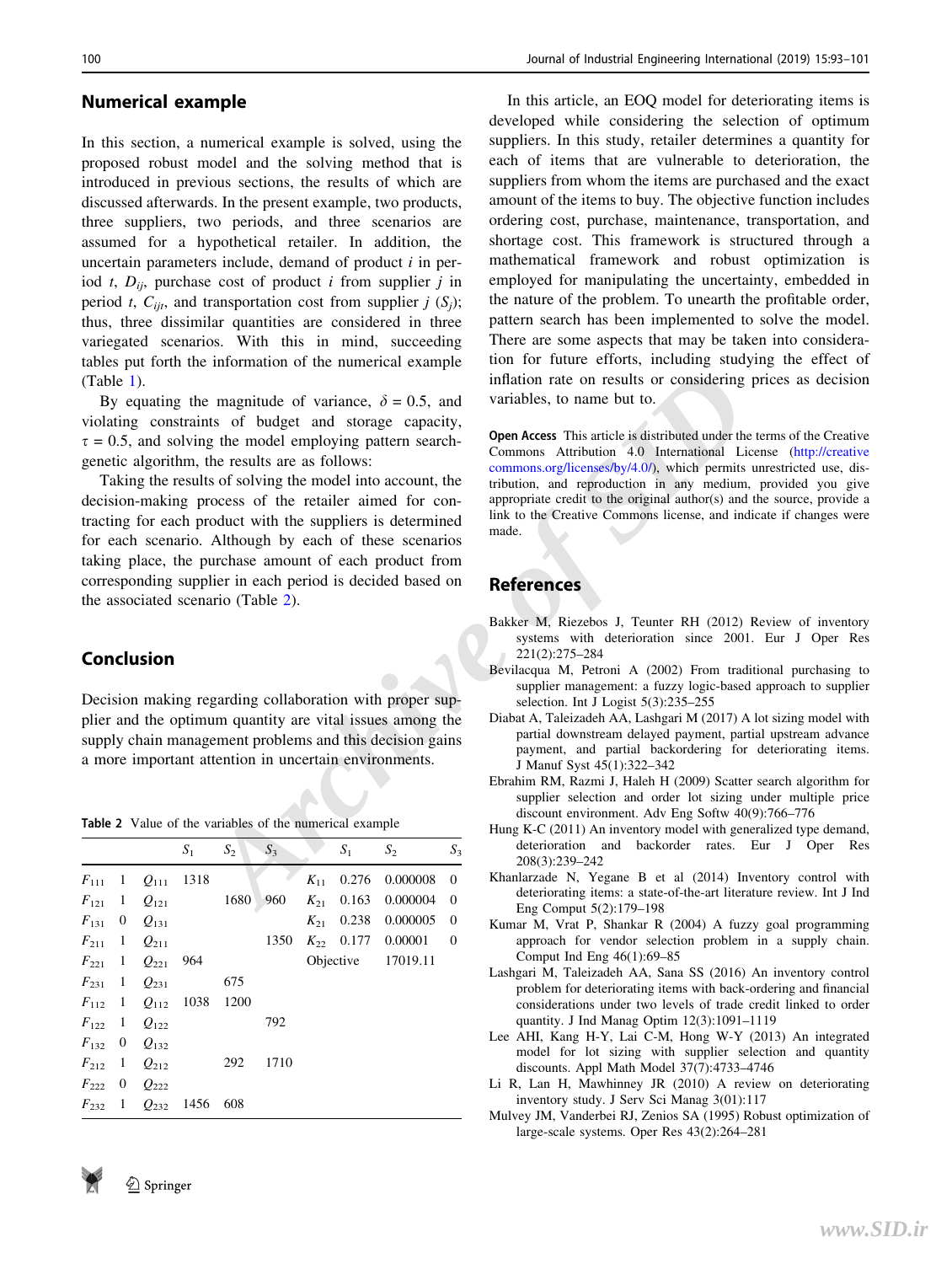- Rabbani A (2011) Using fuzzy logic to multi-product lot sizing problem with constraint capacity in MRP system. J Ind Manag 5:15–27
- Rezaei J, Davoodi M (2011) Multi-objective models for lot-sizing with supplier selection. Int J Prod Econ 130(1):77–86
- Saaty TL (2004) Decision making—the analytic hierarchy and network processes (AHP/ANP). J Syst Sci Syst Eng 13(1):1–35
- Sarkar T, Ghosh SK, Chaudhuri KS (2012) An optimal inventory replenishment policy for a deteriorating item with time-quadratic demand and time-dependent partial backlogging with shortages in all cycles. Appl Math Comput 218(18):9147–9155
- Senyigit E, Soylemez I (2012) The analysis of heuristics for lot sizing with supplier selection problem. Proc Soc Behav Sci 62:672–676
- Skouri K, Papachristos S (2002) A continuous review inventory model, with deteriorating items, time-varying demand, linear replenishment cost, partially time-varying backlogging. Appl Math Model 26(5):603–617
- Taleizadeh AA (2014) An EOQ model with partial backordering and advance payments for an evaporating item. Int J Prod Econ 155:185–193
- Taleizadeh AA, Nematollahi M (2014) An inventory control problem for deteriorating items with back-ordering and financial considerations. Appl Math Model 38(1):93–109
- Archive particular backordering and (2013) An Eucker for persished product and shortage. Int J Prod Econ and shortage. Int J Prod Econ and Shortage. IN J Prod Econ and Shortage. IN J Prod Econ and Shortage. IN A coordinary Taleizadeh AA, Niaki STA, Aryanezhad M-B (2009a) A hybrid method of Pareto, TOPSIS and genetic algorithm to optimize multi-product multi-constraint inventory control systems with random fuzzy replenishments. Math Comput Model 49(5):1044–1057
- Taleizadeh AA, Niaki STA, Hoseini V (2009b) Optimizing the multiproduct, multi-constraint, bi-objective newsboy problem with discount by a hybrid method of goal programming and genetic algorithm. Eng Optim 41(5):437–457
- Taleizadeh AA, Wee H-M, Sadjadi SJ (2010a) Multi-product production quantity model with repair failure and partial backordering. Comput Ind Eng 59(1):45–54
- Taleizadeh AA, Niaki STA et al (2010b) Optimising multi-product multi-chance-constraint inventory control system with stochastic period lengths and total discount under fuzzy purchasing price and holding costs. Int J Syst Sci 41(10):1187–1200
- Taleizadeh AA, Niaki STA, Barzinpour F (2011) Multiple-buyer multiple-vendor multi-product multi-constraint supply chain problem with stochastic demand and variable lead-time: a harmony search algorithm. Appl Math Comput 217(22):9234–9253
- Taleizadeh AA, Jalali-Naini SG, Wee H-M, Kuo T-C (2013a) An imperfect multi-product production system with rework. Sci Iran 20(3):811–823
- Taleizadeh AA, Wee H-M, Jolai F (2013b) Revisiting a fuzzy rough economic order quantity model for deteriorating items considering quantity discount and prepayment. Math Comput Model 57(5):1466–1479
- Taleizadeh AA, Mohammadi B, Cárdenas-Barrón LE, Samimi H (2013c) An EOQ model for perishable product with special sale and shortage. Int J Prod Econ 145(1):318–338
- Taleizadeh AA, Noori-daryan M, Cárdenas-Barrón LE (2015) Joint optimization of price, replenishment frequency, replenishment cycle and production rate in vendor managed inventory system with deteriorating items. Int J Prod Econ 159:285–295
- Valliathal M, Uthayakumar R (2009) An EOQ model for perishable items under stock and time-dependent selling rate with shortages. ARPN J Eng Appl Sci 4(8):8–14
- Wagner HM (1975) Principles of operations research, 2nd edn. Prentice Hall, New Jersey
- Xia W, Wu Z (2007) Supplier selection with multiple criteria in volume discount environments. Omega 35(5):494–504
- Yu C-S, Li H-L (2000) A robust optimization model for stochastic logistic problems. Int J Prod Econ 64(1):385–397
- Zhang J et al (2015) Optimal dynamic pricing and replenishment cycle for non-instantaneous deterioration items with inventorylevel-dependent demand. Int J Prod Econ 170:136–145